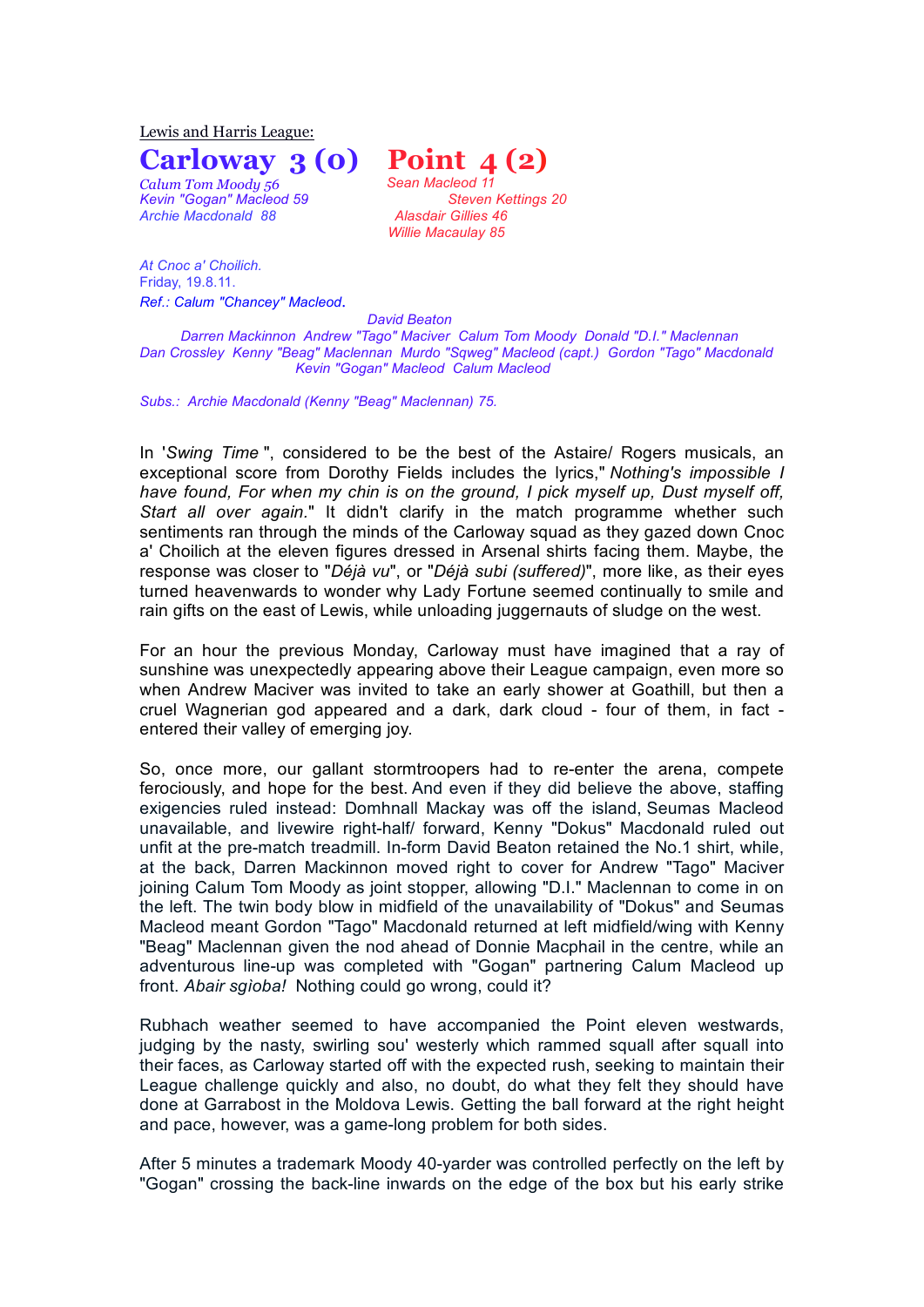cleared the bar. Minutes later Crossley was hacked down on the left and "Sgweg" sent an exquisite floater into the central box from midway into the Point half; Moody nodded it down under pressure; "Gogan" was blocked, and the ball spun away sharply for a corner. Two fruitless corners followed. Then, of course, the sucker punch: the clearance was fired downfield. Beaton kicked clear. An untidy scramble just inside the Carloway half led to a Point break on the right and the ball being swept away for a corner. The corner set up a weak Point header forward and downwards in a crowded box; a block; and then the ball breaking at an awkward height to Sean Macleod 10 metres out in front of goal, but he did well to chop the ball downwards through a ruck and into the net.

"*This changes nothing*", seemed to be the approach of the Blues, but it did. With Alasdair Gillies and Iain Mackenzie rivetted to the front of the Rubhach penalty box, complementing each other perfectly, Gillies excellent in the air and creative with distribution; Mackenzie the Ramelow blocker/ tackler, na Gormaich were unable to penetrate the centre effectively. "Gogan" was drifting right; "Tago" drifting back, eager for the ball and wide of a high back-line but largely unsupplied, leaving Macleod increasingly isolated to chase and harry. Crossley, "Sqweg", and Kenny "Beag" were dogged in midfield but a shape and rhythm could not be found, and "Pongo", Moody, and Mackinnon increasingly resorted to their customary surges to get the wheels turning. Dangerous, with predators like Murray(?) and Kettings patrolling the dead zone between midfield and back-line.

On 20 minutes a clearance found Kettings controlling the ball beautifully, 22 metres out, leftish, in the Blues' half, turning in and trying a snap daisy-cutter, low to Beaton's right. The keeper had it covered at full stretch, but an attempted "Pongo" block saw the ball spin up high over Beaton and home.

The boys in blue might well have been asking themselves, "*What sins did we collectively commit in former lives?*", at this point. "*Are we to defy Fate itself?*" They continued their struggle, "Gogan" winning the ball immediately on the right and racing in, but Maclennan saved comfortably from 16 metres. On 24 minutes a Calum Macleod drive from the same distance on the left hit the side netting. A 40 metre "Pongo" run took him to the edge of the box and his chip was just agonisingly out of reach of the racing "Tago", 12 metres out on the left.

On 31 minutes another surge saw "Pongo" slip the ball right to "Gogan" on the right edge of the box, but "Gogan's" perfect wall-pass return led to "Pongo's" thump being blocked. The ball ping-ponged around the area; there were two further blocks, and eventually the ball was sent whizzing down field. On 41 minutes it was Calum Tom's turn to coast forward, before his attempt was blocked on 16 metres; another scramble ensued, and the ball hacked away.

What do you say at half-time to eleven young men who are competing relentlessly in order to achieve the success they feel they deserve, dominating possession, and creating a series of reasonable chances, but, mystifyingly, find themselves two down? A tactical decision seemed to have caused Carloway to have reverted to their favoured Mancini formation in the second half: two wing-backs on either side of two stoppers; two holding midfielders backing up two wide men, either side of an advanced midfielder supporting the lone central striker. As at Garrabost, however, its effectiveness was untested as the nightmare grew even murkier. An immediate Rubhach break on the left was headed past on the left. The resulting corner was met by an unmarked Gillies centrally, 10 metres out, and he stooped towards the ball to head it through a line of defenders and in.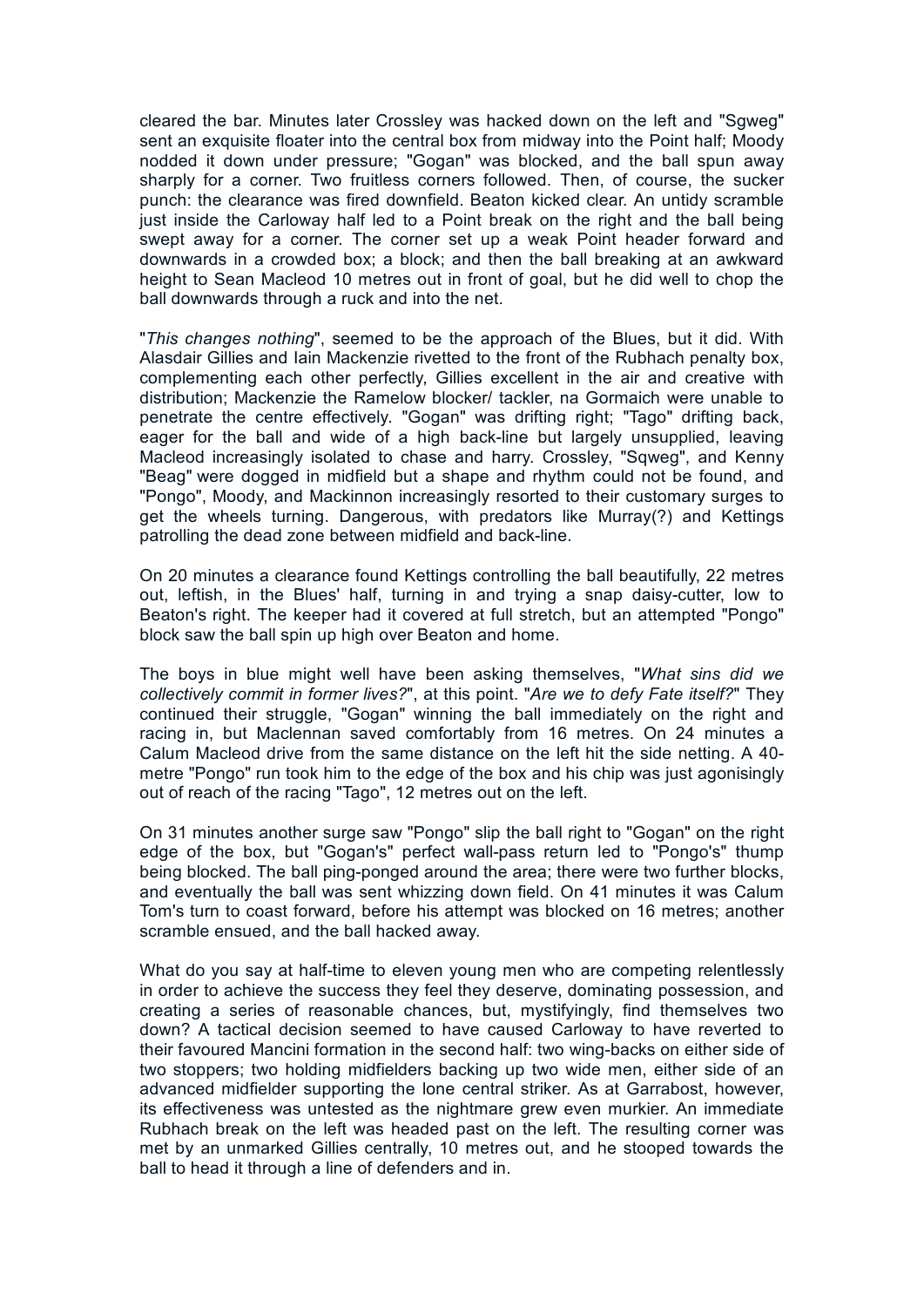Caution disappeared right away, as the Blues now went for broke. On 48 minutes "Gogan" escaped on the right, cut in, but was blocked inside the box. A "Sqweg" corner on the left was headed past by Calum Tom. A further Moody header drifted past off a "Sqweg" corner, before a shaft of light appeared in Carloway's valley of gloom, when a third "Sqweg" corner on 56 minutes was head-lobbed by a battling Moody from 10 metres, high to Maclennan's left and the keeper was unable to fight his way along his crowded goal-line to prevent the ball dropping inside the bar/ post junction. Game on! Three minutes later "Tago" finally received a ball at feet, facing forward, midway within the Point half, and broke at speed down the left. His stunning low diagonal behind the retreating defence was met perfectly by "Gogan" racing in to sweep high and home from 16 metres in the centre.

A period of intense pressure followed from na Gormaich: another Moody header was blocked in the box, before Point survived a strong penalty claim as "Caley" was bundled over in the box from behind as he raced on to a through ball from Crossley. Moments later Maclennan almost lost a cross-shot from the right in the swirling wind and, luckily, touched the ball on to his own bar. However, lack of numbers at the back began to offer the opposition increasing opportunity, as Moody now operated as an auxiliary centre-forward and the remaining back-line pushed dangerously high.

On 69 minutes a Point break left Beaton one-on-one on the left, but he blocked brilliantly for a corner. Frenetic Carloway forward play continued but the chances began to disappear as pace drained reserves, Point defended in depth, and cleared long. Eventually, Carloway's lives ran out in 85 minutes as a clearance found Murray and Macaulay breaking together from the halfway line. Their twin-move was forced left by "Pongo" and the rapidly arriving Moody, but 12 metres from goal, wide on the right, Murray managed to slip the ball inwards to Macaulay, who, in turn, stepped one pace inside Moody and curled a beautiful low shot ever so neatly round the diving Beaton and just inside the far post.

Amazingly, a final flurry by Carloway saw them claw yet another one back on 88 minutes before the tank ran empty. Another storming surge by Crossley and "Sqweg" out of midfield saw the ball moved forward to Moody, 25 metres out, to the left of goal, and his deadly low diagonal rightwards, across the retreating back-line, found Archie Macdonald ghosting wide to the right off his marker at pace, to slip the ball past the advancing Maclennan from 16 metres and just inside the keeper's right-hand post.

Football, like life, can seem (perhaps, actually is!) desperately unfair and if a person has nothing better to do, he/she can torture him/herself repeatedly by asking,"*If I do everything about 80% correctly, why don't good things come my way?*" Therein lies madness. Seeking justice, like some underlying principle running throughout the universe, is futile. Carloway have endured a bad fortnight regarding luck and refereeing decisions. But what can be done about such setbacks? Stay angry and shout at every official? Leave the entrails of a chicken at every altar on the island? No. The fates are implacable and beyond our understanding. The appropriate phrase *du jour* is, "*Chill out* ", or, in real language, "*Get over it. Realise that s --- happens, and look forward*".

Back and Carloway have the broadest quality squads on the island at the moment and deserve to be vying for supremacy, but it's a short window: Lochs will be back, you can be sure; United are emerging; West and Aths are always hovering. The